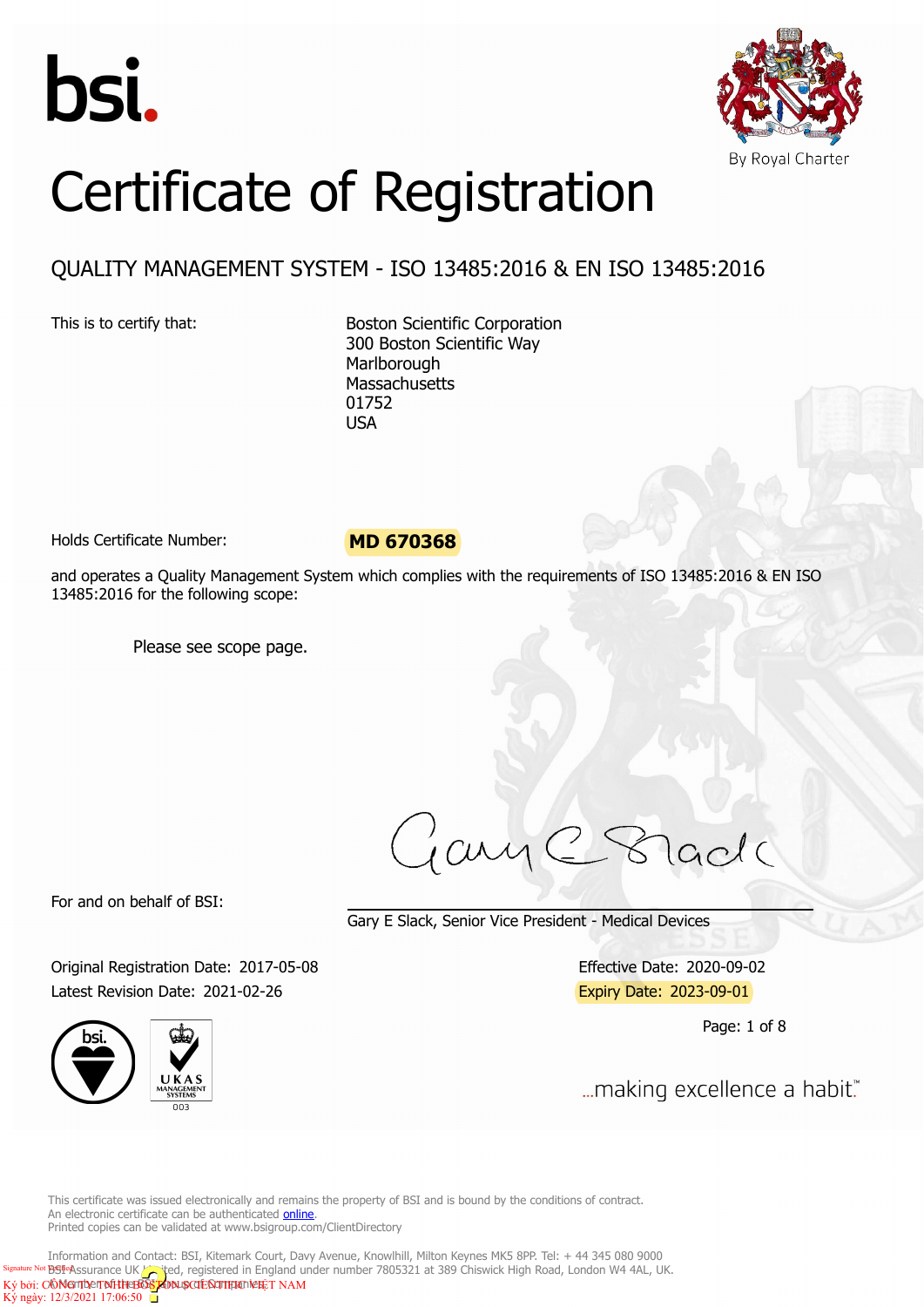## Registered Scope:

The design, development, manufacture and distribution of devices in the areas of Cardiovascular (including Cardiovascular Interventions), Peripheral (including Peripheral Interventions), Electrosurgical Applications (including Electrophysiology), Gastroenterology, Nephrology, Neurology (including Neurovascular), Gynecology, Urology, Radiology, Endoscopy, Biliary, General Surgery (including Minimally Invasive Surgical Procedures), and Embolic Protection. Manufacturing activities associated with radio frequency and cryo ablation devices and accessories. These products include: Biliary stents, cardiovascular stents, ureteral stents, pancreatic stents; balloon catheters, angiographic catheters, microcatheters, drainage catheters, introducer catheters, urological catheters, percutaneous catheters, ablation catheters, and guide catheters; biliary devices, surgical mesh, electrosurgical instruments and generators, software for generators, retrieval devices, feeding devices, cannulas, electrodes, endoscopes, examination gloves, irrigation/drainage devices and sets, Fluid circulations pumps, fluid administration, filling and infusion devices, inflators, ligators, dilators, connecting tubes, access sheaths, tubing sets; adaptors; left atrial appendage (LAA) closure devices and accessory devices; percutaneous access needles, aspiration needles, injection needles, introducer needles, endotherapy electrode system, fiber optic laser delivery devices; radiofrequency and cryo ablation system, systems and accessory devices; sutures and suturing devices, syringes, vascular introducers, nephrostomy devices, guidewires, biopsy devices, polypectomy devices, hemostasis devices, torque devices, cuff kits, endoscopic valves, endoscope channel support kits, biopsy caps, locking devices, bladder evacuators, sphincterotomes, embolic protection systems, and embolization coils, ultrasound imaging catheters, retrieval sheaths, diagnostic software and recording systems, diagnostic mapping, pacing and recording catheters inclusive of accessory devices, pericardiocentesis kits; cables. Minimally invasive tissue and thrombus removal devices, atherectomy angioplasty devices, electrophysiology recording and mapping systems, including refurbishment, and software inclusive of accessory devices.

External instrumentation for implantable cardiac monitors, implantable cardiac pulse generators and implantable cardioverter defibrillators including implantable cardiac pacing and defibrillation leads. Design, development, manufacturing, and sterilization of penile prosthesis and associated accessories, implants for incontinence and associated accessories and surgical tools. Manufacture of medical laser systems and accessories. Manufacture of minimally invasive biologic heart valves and raw material patches from biologic origin.

Servicing of medical device electronic systems associated with diagnostics, monitoring and therapy. Kitting, labeling, and distribution of ultrasound imaging systems accessories.

The installation of peripheral intervention systems (including minimally invasive tissue and thrombus removal devices) and ultrasound imaging systems and servicing (software upgrades and updates) of capital equipment.

Original Registration Date: 2017-05-08 Effective Date: 2020-09-02 Latest Revision Date: 2021-02-26 Expiry Date: 2023-09-01

Page: 2 of 8

This certificate was issued electronically and remains the property of BSI and is bound by the conditions of contract. An electronic certificate can be authenticated online. Printed copies can be validated at www.bsigroup.com/ClientDirectory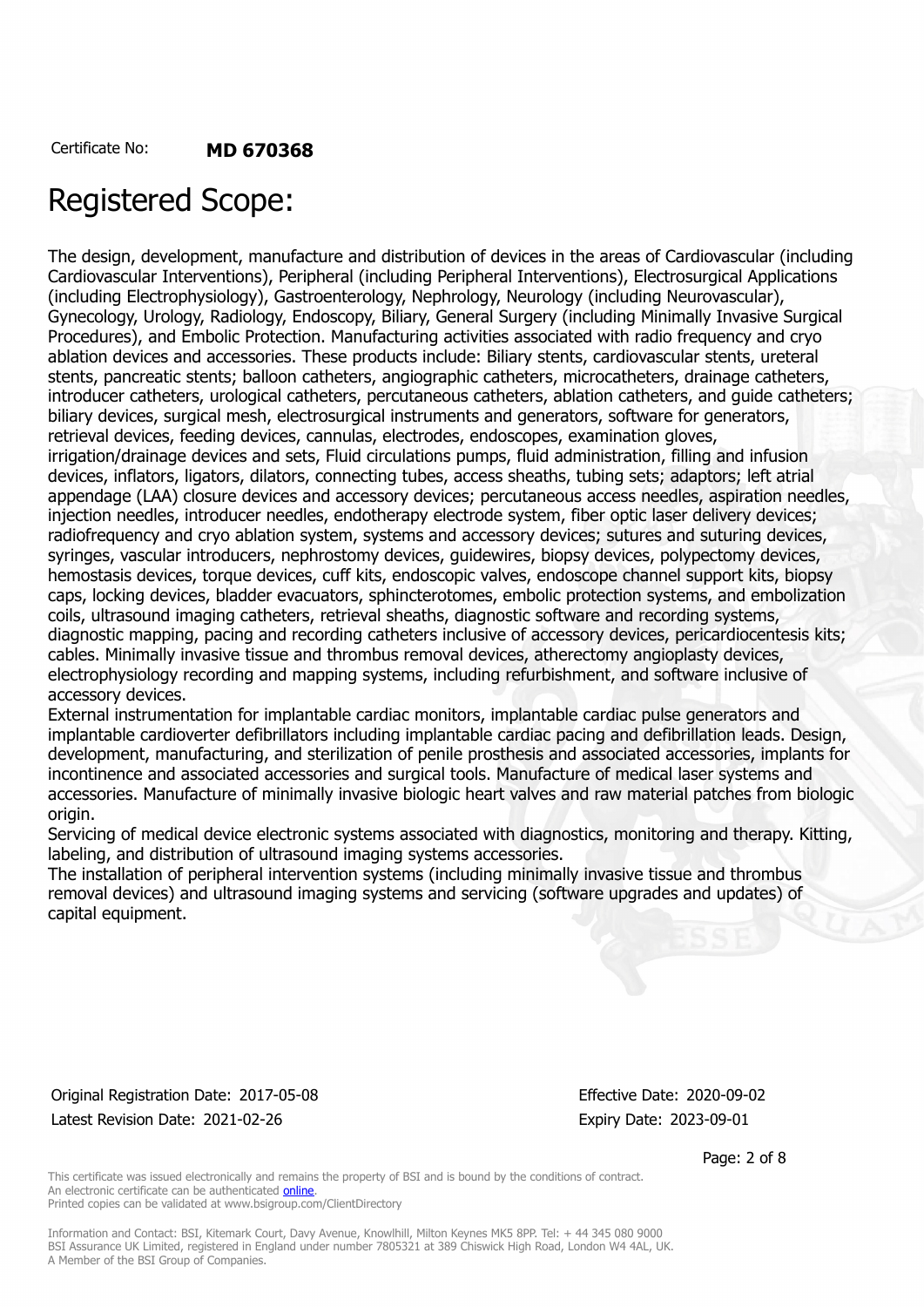| Location                                                                                               | <b>Registered Activities</b>                                                                                                                                                                                                                                                                                                                                                                                                                                                                                                                                                                                                                                                                                                                                                                                                                                                                                                                                                                                                                                                                    |
|--------------------------------------------------------------------------------------------------------|-------------------------------------------------------------------------------------------------------------------------------------------------------------------------------------------------------------------------------------------------------------------------------------------------------------------------------------------------------------------------------------------------------------------------------------------------------------------------------------------------------------------------------------------------------------------------------------------------------------------------------------------------------------------------------------------------------------------------------------------------------------------------------------------------------------------------------------------------------------------------------------------------------------------------------------------------------------------------------------------------------------------------------------------------------------------------------------------------|
| <b>Boston Scientific Corporation</b><br>302 Parkway<br><b>Global Park</b><br>Heredia<br>Costa Rica     | Design, development, manufacture of devices in the areas of<br>Cardiovascular (including Cardiovascular Interventions),<br>Peripheral (including Peripheral Interventions), Electrosurgical<br>Applications (including Electrophysiology), Gastroenterology,<br>Nephrology, Neurology (Including Neurovascular),<br>Gynecology, Urology, Endoscopy, Biliary and General Surgery<br>(including Minimally Invasive Surgical Procedures). These<br>products include Guidewires, Diagnostic mapping, pacing and<br>recording catheters inclusive of accessory devices, and<br>embolic protection systems.                                                                                                                                                                                                                                                                                                                                                                                                                                                                                           |
|                                                                                                        | Manufacturing of cardiac diagnosis, mapping and ablation<br>catheters, guidewires, torque devices for use with<br>atherectomy and minimally invasive tissue and thrombus<br>removal devices; pericardiocentesis kits. Design and<br>development of inflators, hemostasis devices, torque devices,<br>introducer needles, and embolization coils.                                                                                                                                                                                                                                                                                                                                                                                                                                                                                                                                                                                                                                                                                                                                                |
|                                                                                                        | The Design and development of balloon catheters,<br>Angiographic Catheters, Microcatheters, Ureteral Stents,<br>Drainage Catheters, Urological Catheters, Connecting Tubes,<br>and Introducer Needles.                                                                                                                                                                                                                                                                                                                                                                                                                                                                                                                                                                                                                                                                                                                                                                                                                                                                                          |
| <b>Boston Scientific Corporation</b><br>2546 First Street, Propark<br>El Coyol, Alajuela<br>Costa Rica | Manufacture and distribution of devices in the areas of<br>Peripheral (including Peripheral Interventions), Cardiovascular<br>(including Cardiovascular Interventions), Electrosurgical<br>Applications (including Electrophysiology), Gastroenterology,<br>Nephrology, Gynecology, Urology, Endoscopy, Biliary, General<br>Surgery (including Minimally Invasive Surgical Procedures)<br>and Embolic Protection. Manufacturing activities associated<br>with radio frequency ablation devices and accessories. These<br>products include: biliary stents, ureteral stents, drainage<br>catheters, introducer catheters, urological catheters,<br>percutaneous catheters, biliary devices, adaptors:<br>percutaneous access needles, injection needles, sutures and<br>suturing devices, nephrostomy devices, guidewires, biopsy<br>devices, polypectomy devices, hemostasis devices, torque<br>devices, sphincterotomes, embolic protection systems, fluid<br>filling devices, ultrasound imaging catheters, electrodes,<br>cannulas, retrieval devices, retrieval sheaths, and<br>endoscopes. |
| <b>Boston Scientific Corporation</b>                                                                   | Administrative Activities.                                                                                                                                                                                                                                                                                                                                                                                                                                                                                                                                                                                                                                                                                                                                                                                                                                                                                                                                                                                                                                                                      |

300 Boston Scientific Way Marlborough **Massachusetts** 01752 USA

Original Registration Date: 2017-05-08 Effective Date: 2020-09-02 Latest Revision Date: 2021-02-26 Expiry Date: 2023-09-01

Page: 3 of 8

This certificate was issued electronically and remains the property of BSI and is bound by the conditions of contract. An electronic certificate can be authenticated **online**. Printed copies can be validated at www.bsigroup.com/ClientDirectory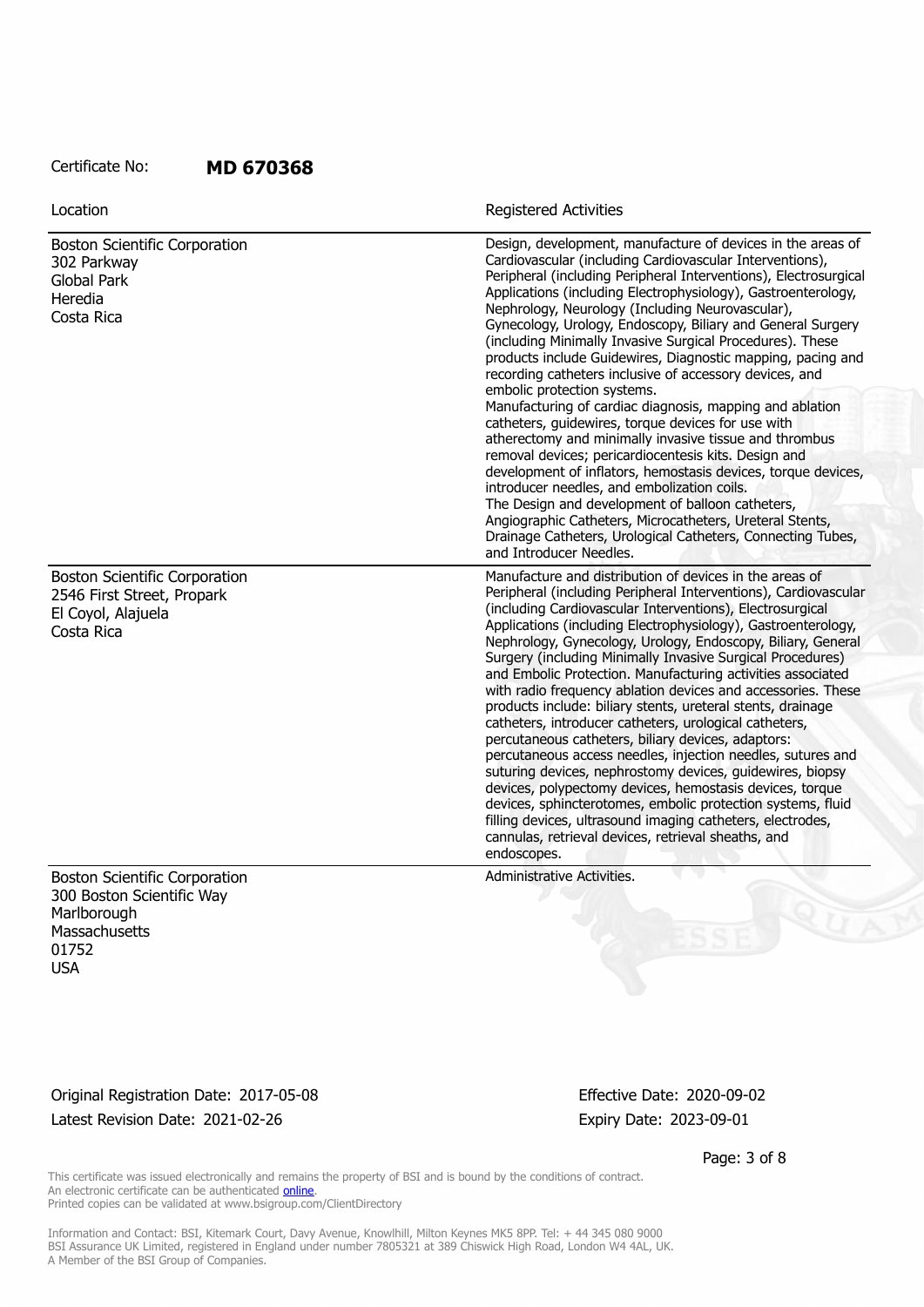Boston Scientific Corporation 780 Brookside Drive Spencer Indiana 47460 USA

#### Location **Exercise 2018 Location Registered Activities**

Manufacture and distribution of devices in the areas of Peripheral (including Peripheral Interventions), Electrosurgical Applications (including Electrophysiology), Gastroenterology, Nephrology, Gynecology, Urology, Radiology, Endoscopy, Biliary, General Surgery (including Minimally Invasive Surgical Procedures). These products include: Surgical meshes, biliary stents, ureteral stents, pancreatic stents; drainage catheters, introducer catheters, urological catheters, percutaneous catheters and guide catheters; biliary devices, retrieval devices, feeding devices, cannulas, endoscopes, examination gloves, irrigation/drainage devices and sets, fluid administration and infusion devices, inflators, ligators, dilators, connecting tubes, access sheaths adaptors; percutaneous access needles, aspiration needles, injection needles, introducer needles, endotherapy electrode system; syringes, vascular introducers, nephrostomy devices, guidewires, biopsy devices, polypectomy devices, hemostasis devices, torque devices, cuff kits, biopsy caps, locking devices, bladder evacuators and sphincterotomes. The manufacture of medical device accessories for use with implantable cardioverter defibrillators, including implantable cardiac defibrillation leads.

Original Registration Date: 2017-05-08 Effective Date: 2020-09-02 Latest Revision Date: 2021-02-26 Expiry Date: 2023-09-01

Page: 4 of 8

This certificate was issued electronically and remains the property of BSI and is bound by the conditions of contract. An electronic certificate can be authenticated **online**. Printed copies can be validated at www.bsigroup.com/ClientDirectory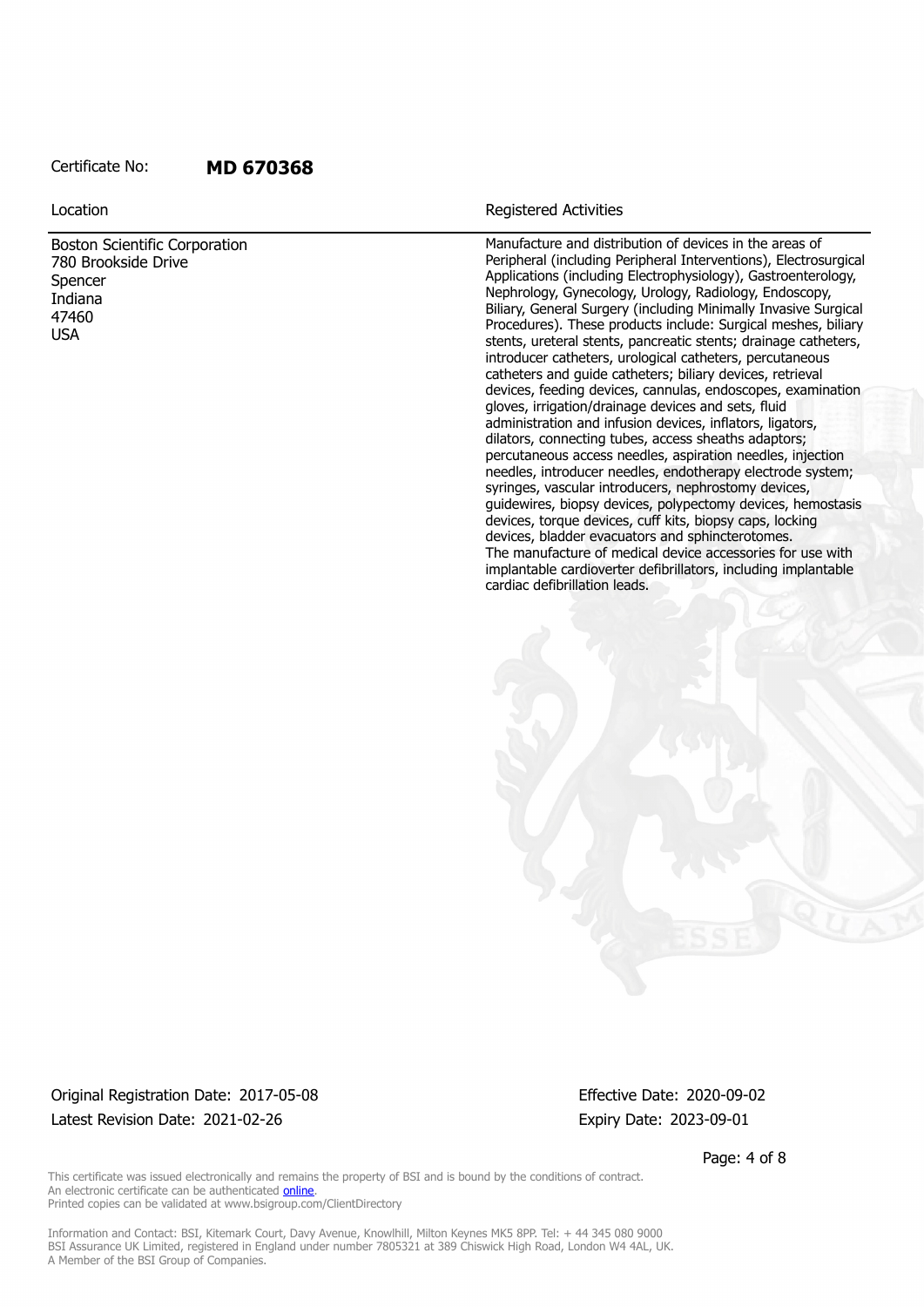Boston Scientific Ltd. 6430 Vipond Drive Mississauga Ontario L5T 1W8 Canada

#### **Location Contains a Location Contains a Location Registered Activities**

The manufacture (labeling) and distribution of devices in the areas of cardiovascular (including Cardiovascular Interventions), Peripheral (including Peripheral Interventions), Electrosurgical Applications (including Electrophysiology), Gastroenterology, Nephrology, Neurology (including Neurovascular), Gynecology, Urology, Radiology, Endoscopy, Biliary, General Surgery (including Minimally Invasive Surgical Procedures), and Embolic Protection. These products include: Biliary stents, cardiovascular stents, ureteral stents, pancreatic stents, angiographic catheters, drainage catheters, introducer catheters, urological catheters, percutaneous catheters, ablation catheters, and guide catheters, biliary devices, electrosurgical instruments and generators, software for generators, retrieval devices, feeding devices, cannulas, endoscopes, examination gloves, irrigation/drainage devices and sets, Fluid circulations pumps, fluid administration, filling and infusion devices, inflators, ligators, dilators, connecting tubes, access sheaths, tubing sets, adaptors, left atrial appendage (LAA) closure devices and accessory devices, percutaneous access needles, aspiration needles, injection needles, introducer needles, endotherapy electrode system, radiofrequency ablation system, systems and accessory devices, surgical meshes, sutures and suturing devices, syringes, vascular introducers, nephrostomy devices, guidewires, biopsy devices, polypectomy devices, hemostasis devices, torque devices, endoscopic valves, endoscope channel support kits, cuff kits, biopsy caps, locking devices, bladder evacuators, sphincterotomes, embolic protection systems, ultrasound imaging catheters, retrieval sheaths, diagnostic software and recording systems, diagnostic mapping, pacing and recording catheters inclusive of accessory devices, pericardiocentesis kits, cables and minimally invasive tissue and thrombus removal devices, electrophysiology recording and mapping systems, including refurbishment, and software inclusive of accessory devices.

Distribution of penile prosthesis, implants for continence, accessories, and surgical tools, fiber optic laser delivery devices.

The installation of peripheral intervention systems (including minimally invasive tissue and thrombus removal devices) and ultrasound imaging systems and servicing (software upgrades and updates) of capital equipment.

#### Original Registration Date: 2017-05-08 Effective Date: 2020-09-02 Latest Revision Date: 2021-02-26 Expiry Date: 2023-09-01

Page: 5 of 8

This certificate was issued electronically and remains the property of BSI and is bound by the conditions of contract. An electronic certificate can be authenticated online. Printed copies can be validated at www.bsigroup.com/ClientDirectory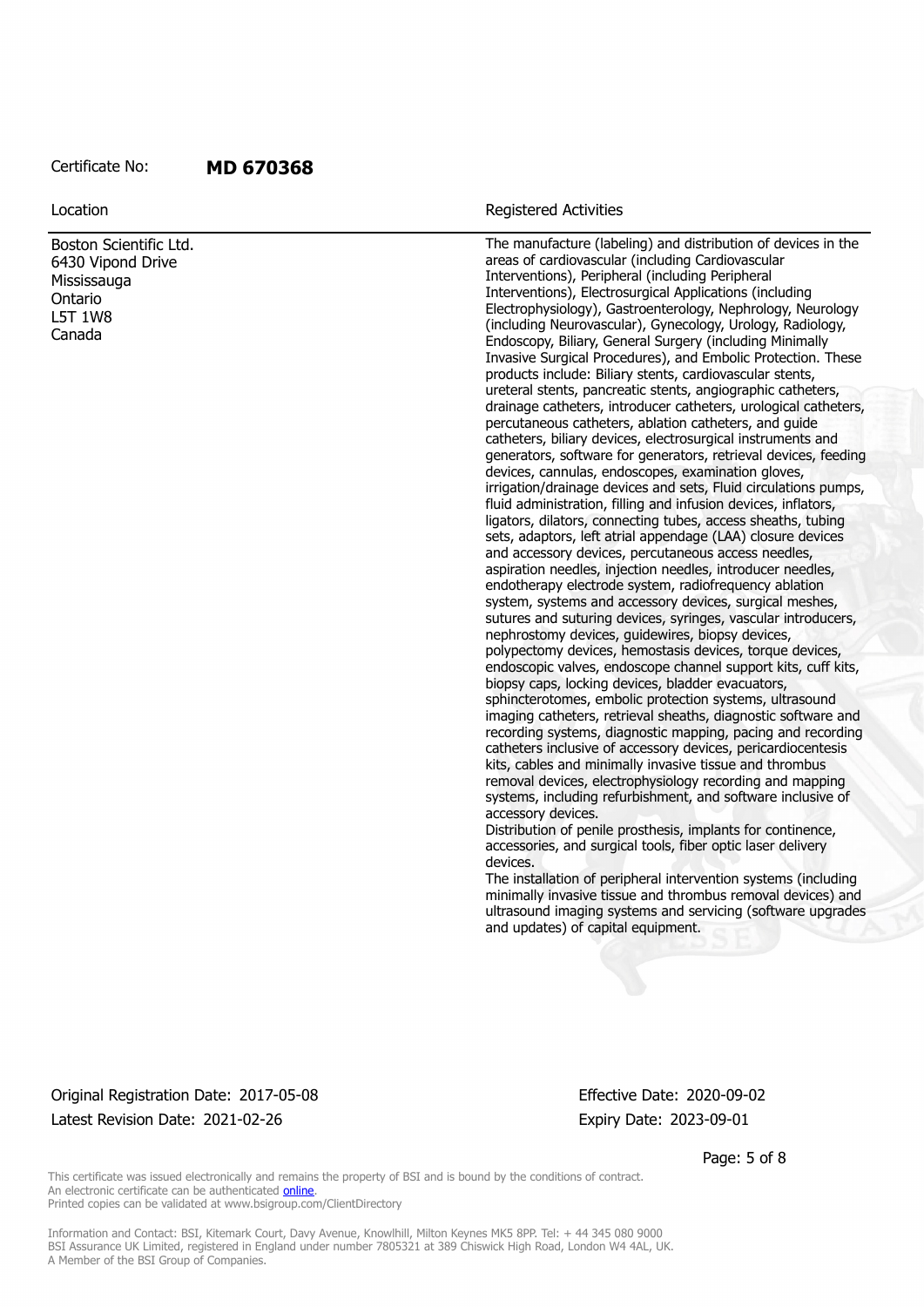| Location                                                                                                                 | <b>Registered Activities</b>                                                                                                                                                                                                                                                                                                                                                                                                                                                                                                                                                                                                                                                                                                                                                                                                                                                                                                                                                                                                                                                                                                                                                                                                                                                                                                                                                                                                                                                                                                                                                                                                                                            |
|--------------------------------------------------------------------------------------------------------------------------|-------------------------------------------------------------------------------------------------------------------------------------------------------------------------------------------------------------------------------------------------------------------------------------------------------------------------------------------------------------------------------------------------------------------------------------------------------------------------------------------------------------------------------------------------------------------------------------------------------------------------------------------------------------------------------------------------------------------------------------------------------------------------------------------------------------------------------------------------------------------------------------------------------------------------------------------------------------------------------------------------------------------------------------------------------------------------------------------------------------------------------------------------------------------------------------------------------------------------------------------------------------------------------------------------------------------------------------------------------------------------------------------------------------------------------------------------------------------------------------------------------------------------------------------------------------------------------------------------------------------------------------------------------------------------|
| <b>Boston Scientific Corporation</b><br>100 Boston Scientific Way<br>Marlborough<br>Massachusetts<br>01752<br><b>USA</b> | Design and development of devices in the areas of<br>Gastroenterology, Nephrology, Gynecology, Urology,<br>Endoscopy, Biliary and General Surgery (including Minimally<br>Invasive Surgical Procedures). These products include: biliary<br>stents, ureteral stents, pancreatic stents, drainage catheters,<br>introducer catheters, urological catheters, percutaneous<br>catheters and guide catheters, biliary devices, retrieval<br>devices, feeding devices, cannulas, endoscopes,<br>irrigation/drainage devices and sets, fluid administration and<br>infusion devices, inflators, ligators, dilators, connecting tubes,<br>adaptors, access sheaths, percutaneous access needles,<br>aspiration needles, injection needles, endotherapy electrode<br>systems, fiber optic laser delivery devices, sutures and<br>suturing devices, nephrostomy devices, guidewires, biopsy<br>devices, surgical mesh, polypectomy devices, hemostasis<br>devices, torque devices, endoscopic valves, endoscope<br>channel support kits, biopsy caps, locking devices, bladder<br>evacuators and sphincterotomes, penile prosthesis implants<br>for continence, accessories and surgical tools.                                                                                                                                                                                                                                                                                                                                                                                                                                                                                  |
| <b>Boston Scientific Corporation</b><br>4100 Hamline Ave. N.<br>St. Paul<br>Minnesota<br>55112<br><b>USA</b>             | Design and development of medical devices in the areas of<br>Electrosurgical Applications (including Electrophysiology,<br>Urology), cardiovascular and minimally invasive surgical and<br>interventional procedures. These products include: cardiac<br>ablation catheters, diagnostic mapping, pacing and recording<br>catheters, generator equipment, cables, fluid filling devices,<br>electrosurgical instruments and generators, pericardiocentesis<br>kits, tubing sets, fluid circulation pumps, and diagnostic<br>software and recording systems inclusive of accessory<br>devices. Design, manufacture, distribution, service and<br>refurbishment of electrophysiology recording and mapping<br>systems and software inclusive of accessory devices.<br>Manufacture of electrosurgical instruments and generators.<br>Manufacture, distribution and servicing of cardiac ablation<br>systems inclusive of accessory devices. Distribution of<br>urological devices such as generators and software for<br>generators. Manufacture of medical laser systems and<br>accessories. Manufacture and sterilization of penile prosthesis<br>and associated accessories and surgical tools, implants for<br>incontinence and associated accessories and surgical tools.<br>Manufacture, servicing and distribution of atherectomy<br>angioplasty devices systems and accessories. Manufacturing,<br>servicing and distribution to endoscope systems and<br>accessories. Kitting, labeling, and distribution of ultrasound<br>imaging systems accessories. Servicing of medical device<br>electronic systems associated with diagnostics, monitoring,<br>and therapy. |

#### Original Registration Date: 2017-05-08 Effective Date: 2020-09-02 Latest Revision Date: 2021-02-26 Expiry Date: 2023-09-01

Page: 6 of 8

This certificate was issued electronically and remains the property of BSI and is bound by the conditions of contract. An electronic certificate can be authenticated **online**. Printed copies can be validated at www.bsigroup.com/ClientDirectory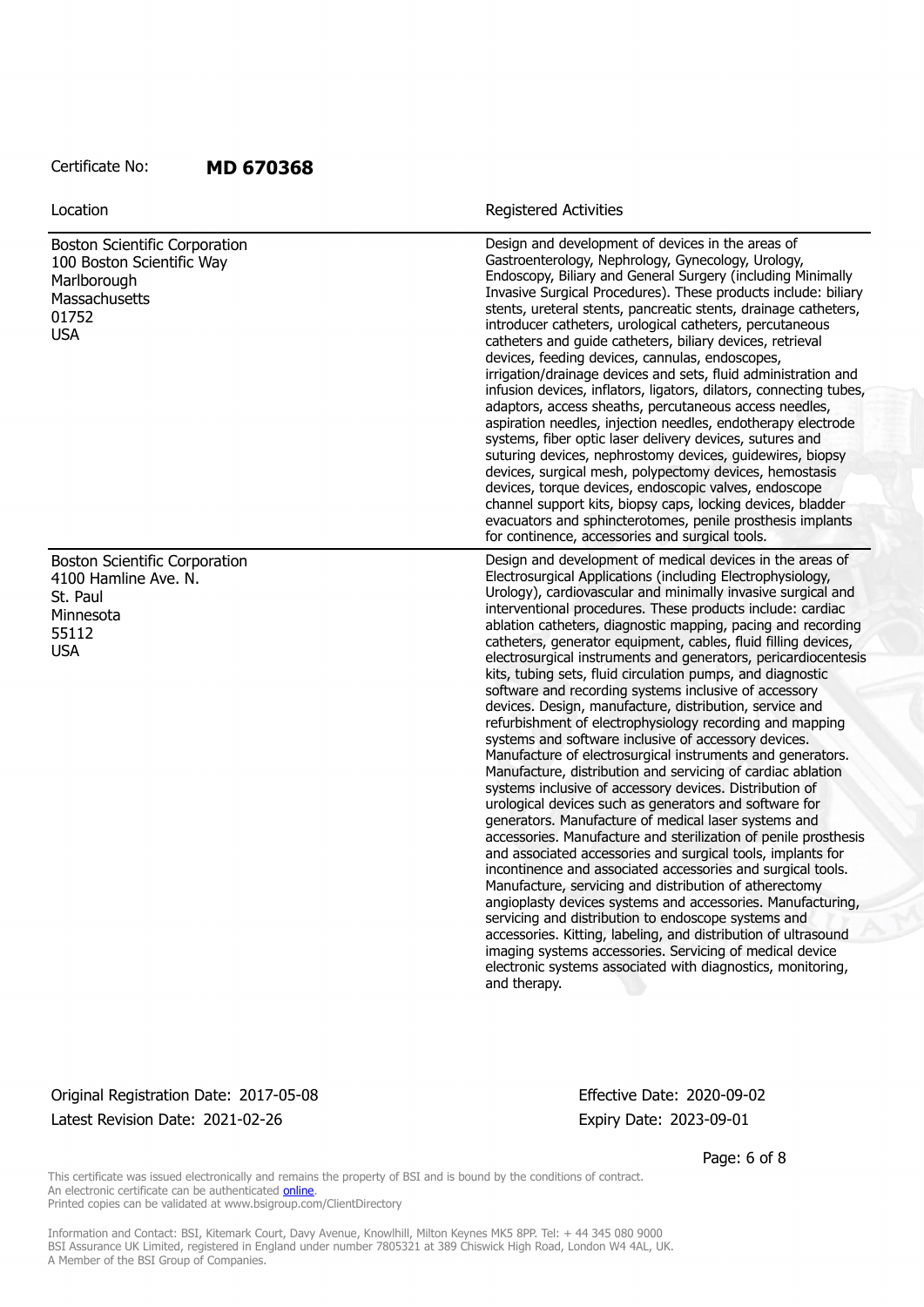| Location                                                                                                                                                                                     | Registered Activities                                                                                                                                                                                                                                                                                                                                                                                                                                                                                                                                                                                                                                                                                                                                                                                                                  |
|----------------------------------------------------------------------------------------------------------------------------------------------------------------------------------------------|----------------------------------------------------------------------------------------------------------------------------------------------------------------------------------------------------------------------------------------------------------------------------------------------------------------------------------------------------------------------------------------------------------------------------------------------------------------------------------------------------------------------------------------------------------------------------------------------------------------------------------------------------------------------------------------------------------------------------------------------------------------------------------------------------------------------------------------|
| Boston Scientific Technology &<br>Engineering Services Pvt. Ltd.<br>3rd Floor, Bestech Business Tower<br>Sector 48<br>Sohna Road<br>Gurgaon<br>Haryana<br>122 018<br>India                   | The design and development of devices in the areas of<br>Cardiovascular (including Cardiovascular Interventions),<br>Peripheral (including Peripheral Interventions), Gynecology,<br>Urology and Endoscopy, Neurology (including Neurovascular)<br>and electrosurgical applications (including Electrophysiology).<br>These products include Introducer sheath and kits, Vascular<br>access catheter, microcatheters, Guide wires, Hemostasis<br>devices, Thrombus catheter devices, Percutaneous access<br>needles, Electrosurgical instruments & generators and device<br>software. Design and development of external<br>instrumentation for implantable cardiac monitors, implantable<br>cardiac pulse generators and implantable cardioverter<br>defibrillators including implantable cardiac pacing and<br>defibrillation leads. |
| <b>Boston Scientific Medical Device</b><br>(Malaysia) SDN BHD<br>PMT 741, Persiaran Cassia Selatan 1,<br>Taman Perindustrian Batu Kawan,<br>14110 Bandar Cassia,<br>Pulau Pinang<br>Malaysia | Manufacture and distribution of Sterile Biopsy forceps,<br>balloon catheters and fiber optic laser delivery devices.<br>Manufacture of minimally invasive biologic heart valves and<br>raw material patches from biologic origin.                                                                                                                                                                                                                                                                                                                                                                                                                                                                                                                                                                                                      |
| <b>Boston Scientific Corporation</b><br>10700 Bren Road West<br>Minnetonka<br>Minnesota<br>55343<br><b>USA</b>                                                                               | Design, development, and manufacture of penile prostheses,<br>implants for continence with and without antibacterial<br>treatment and associated accessories, and surgical tools.                                                                                                                                                                                                                                                                                                                                                                                                                                                                                                                                                                                                                                                      |
| <b>Boston Scientific Limited</b><br>Cashel Road<br>Clonmel<br>Co.Tipperary<br>Ireland                                                                                                        | Design development and manufacture of penile prosthesis.<br>Servicing of medical device electronic systems associated<br>with diagnostics, monitoring and therapy.                                                                                                                                                                                                                                                                                                                                                                                                                                                                                                                                                                                                                                                                     |
| <b>Boston Scientific Corporation</b><br>1745 Copperhill Parkway,<br>Suite 1<br>Santa Rosa<br>California<br>95403<br><b>USA</b>                                                               | Design, development, manufacture and distribution of<br>embolic protection devices.                                                                                                                                                                                                                                                                                                                                                                                                                                                                                                                                                                                                                                                                                                                                                    |

Original Registration Date: 2017-05-08 Effective Date: 2020-09-02 Latest Revision Date: 2021-02-26 Expiry Date: 2023-09-01

Page: 7 of 8

This certificate was issued electronically and remains the property of BSI and is bound by the conditions of contract. An electronic certificate can be authenticated **online**. Printed copies can be validated at www.bsigroup.com/ClientDirectory